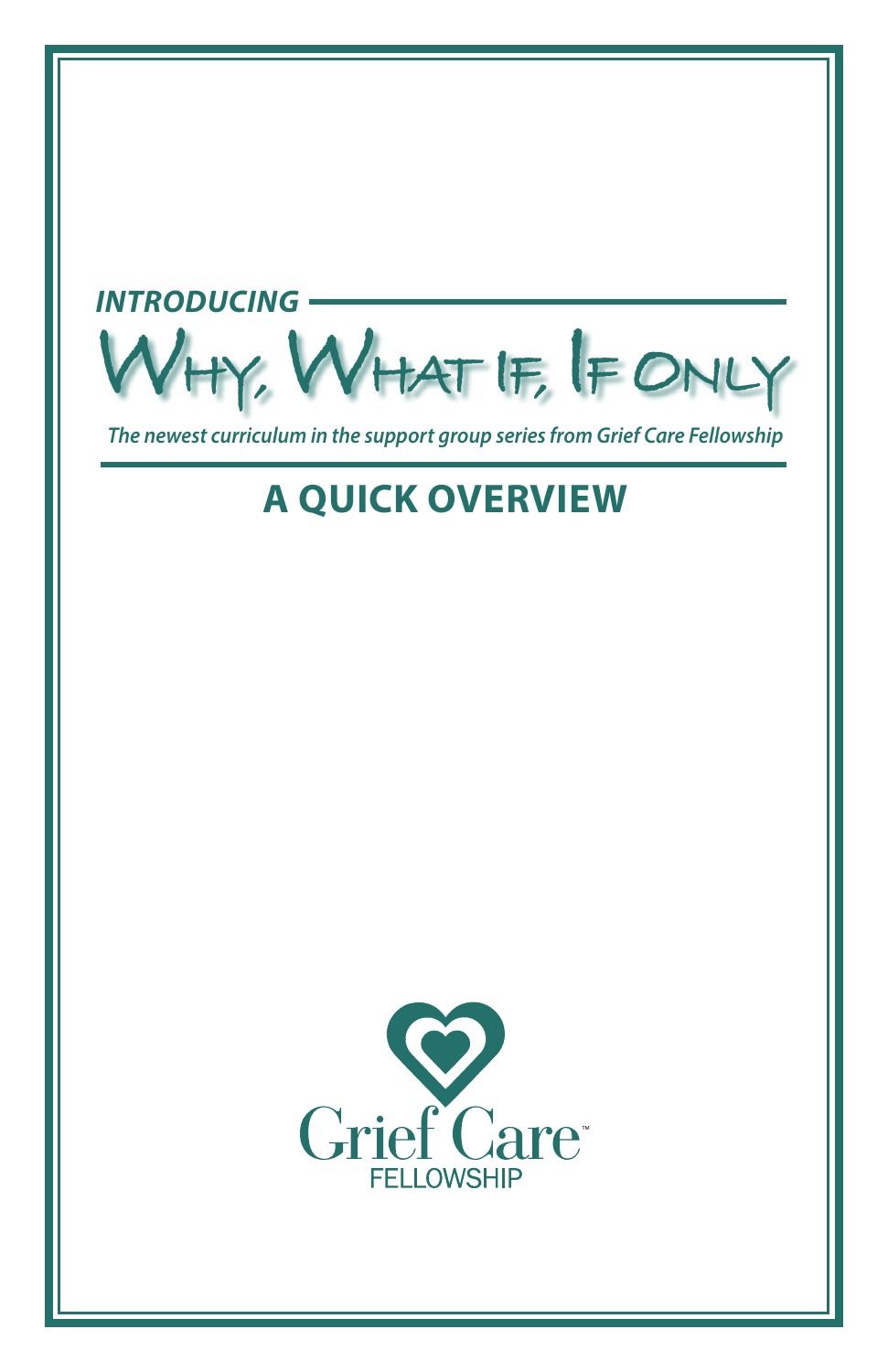#### *INTRODUCING*



*The newest curriculum in the support group series from Grief Care Fellowship* **A QUICK OVERVIEW**

#### **Purpose**

This series is written to bring help, hope, and comfort, to people who have lost their loved ones. It is designed to help them navigate life after loss.

## **About**

The *WHY, WHAT IF, IF ONLY* series is a support group series on video for grieving people. It is specifically timed to meet the schedules of a variety of groups such as Support Groups, Life Groups, or Home Study Groups.

#### **DETAILS:**

*The* **Why, What If, If Only** series contains six sessions, all on DVDs. Each video is presented by the following:

- **Fran Welch** Pastor of Care and Author.
- **Nancy Self** Speaker and Director of Women's Ministry of Grief Care Fellowship.

Many years of successful biblical ministry provide the foundation for this series.

The session titles are as follows;

## *WHY, WHAT IF, IF ONLY*

**Session 1 – THE OBSESSIVE QUESTION** *(Why?)*

**Session 2 – THE PERCEPTION OF FAIRNESS** *(Why me?)*

**Session 3 – THE FREQUENCY OF GUILT** *(Was it my fault?)*

**Session 4 – THE PROTESTING TO GOD** *(Why did God allow this?)*

**Session 5 – THE PROMISE OF RENEWAL** *(You will make it!)*

**Session 6 – THE REALITY OF HEALING** *(I can live life again!)*

**Session 7 – IN THEIR OWN WORDS** *(All the interviews/testimonies from this series are on one DVD for your convenience.)*

## **Expandable curriculum**

This curriculum is flexible and expandable as needed at the leader's discretion. Each session is approximately 30 minutes or less. After the video, the group leader opens it up for discussion time. Provided are several interesting discussion questions for each class.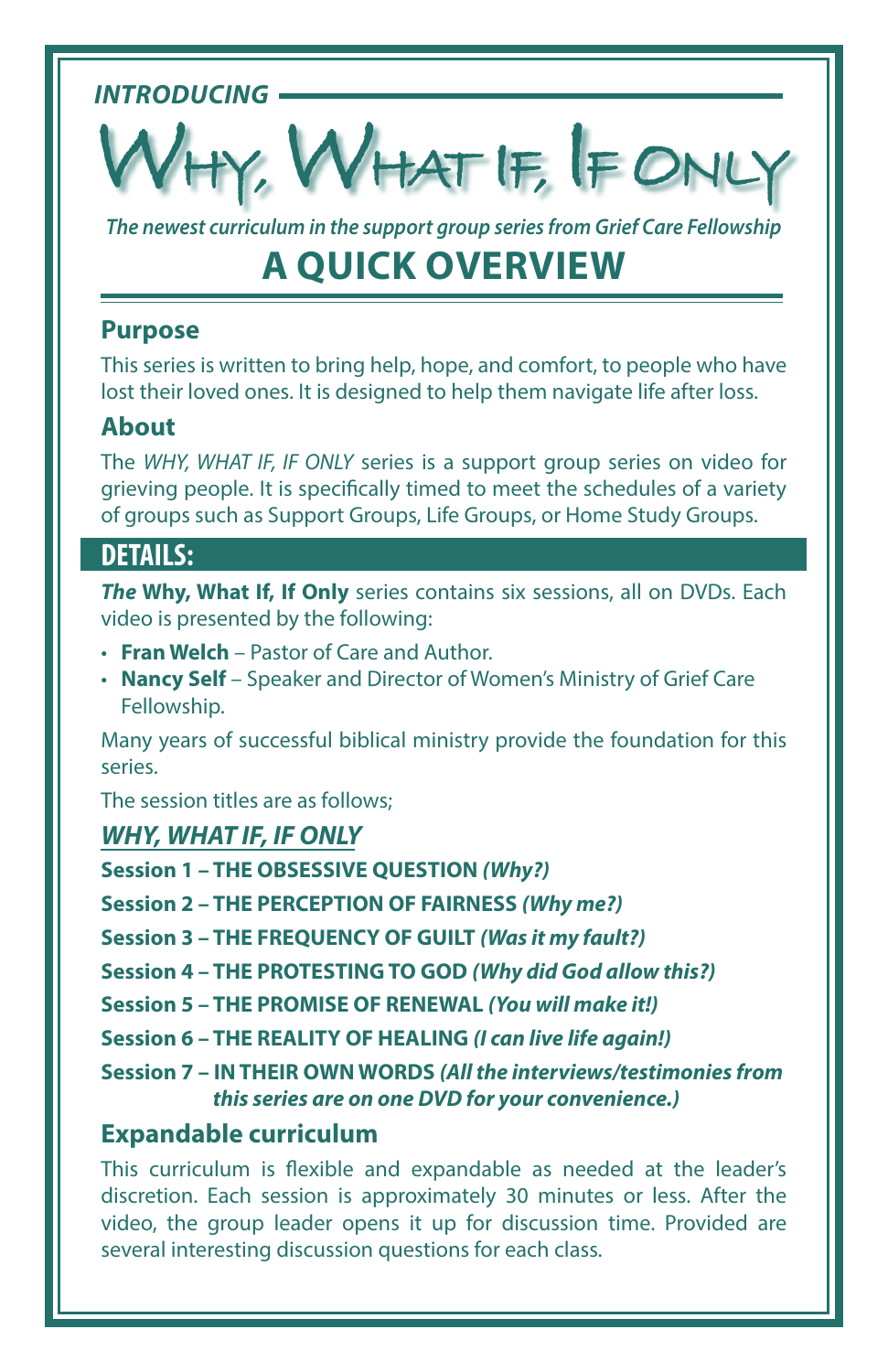#### **Outstanding features**

**1.** In this series of *WHY, WHAT IF, IF ONLY,* much of the information comes from others who have walked the difficult journey of grief.

**2.** The resource guide notes. To help the participants recall encouraging information presented in the series, Grief Care Fellowship has transcribed every word from the videos into the resource guide notes. This is a take-home book for the participants to be encouraged from long after the class is over.

**3.** Powerful interviews are included in each session. True accounts of those who have traveled the paths of trauma, and grief.

They are as follows:

**Nancy Self** – Nancy shares her powerful story of how God helped her through traumatic loss after loss. Her story is of forgiveness and peace. She says, "God can do anything with our heart, we just have to give it to Him."

**Teresa** – Teresa's daughter delivered a baby girl that was not expected to live. As a neonatal intensive care RN, Teresa walks us through her emotions during that time including her anger towards God. She shares how she eventually was able to let God comfort her as only He can do.

**Jackie** – Mom Jackie tells about losing their son to a motorcycle accident and then their daughter to cancer. Children are not supposed to die before their parents. Jackie tells about dealing with this tremendous loss.

**Carl and Diana** – "Our *12-year-old* son was instantly killed while he and a neighbor were playing with a gun they thought was empty". Carl and Diana share a heart wrenching story of forgiveness and God's comfort.

**Mike and Amy** – They experienced three significant family deaths in a short period of time. Mike and Amy share the grief upon grief upon grief and God's presence through it all.

## **A BIBLICAL WAY TO BUILD YOUR GRIEF TEAM:**

The apostle Paul states in 2 Corinthians 1, when he writes to the church:

**1.** God gives the ministry of comfort to the local church. So many times, the local church gives this responsibility to local secular groups, who may or may not keep Christ in the center. We believe that without Jesus Christ at the center of your grief ministry, there is no lasting comfort for hurting people. All of Grief Care Fellowship materials are biblically based.

**2.** The people who have been comforted by God are some of the most helpful and best people to comfort others.

Therefore, do not over-look this resource for your church. Sometimes, after people lose their loved ones, they wonder how they can be used by God. When a church only offers a support group, it cannot help the griever move forward to help others. They need some special training to help another griever through the process of grief.